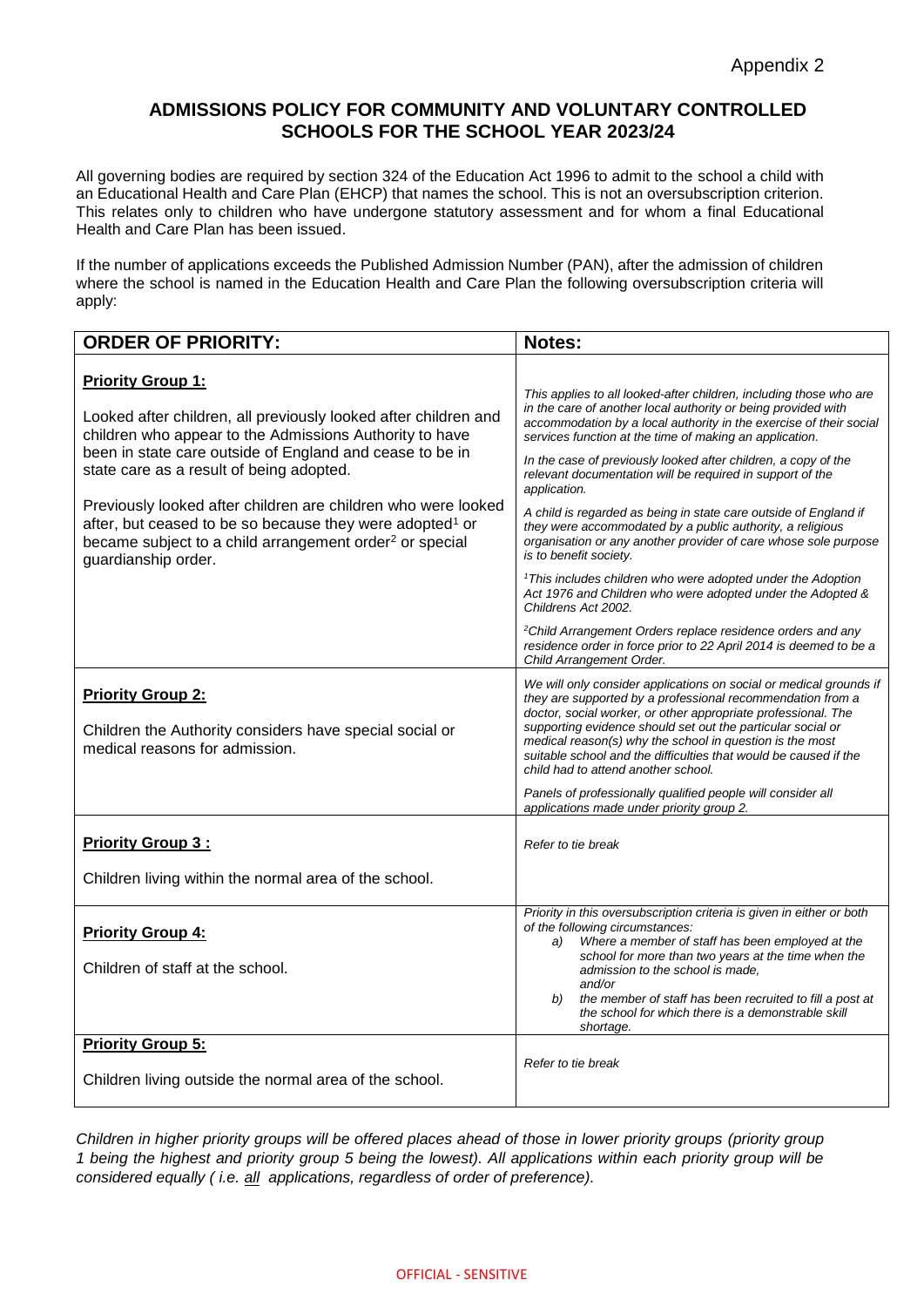*Tie break:*

*If there are not enough places for all the children in one of these priority groups, we will give priority first to those with a sibling at the school in September 2023, who live the nearest to the school ( in all cases sibling refers to brother or sister, half brother or sister, adopted brother or sister, step brother or sister, or the child of*  the parent / carer's partner where the child for whom the school place is sought is living in the same family unit *at the same address as that sibling ) and then to those living nearest the school.*

*All distance measurements are based on the nearest route which is recognised by the County Councils electronic mapping system from a child's home address to school. The measurement is made from a fixed point within the dwelling, as identified by Ordnance Survey, to the nearest school entrance using footpaths and*  roads. The routes measured to determine the allocation of school places will be those recognised by the *electronic mapping system used by the school admissions team.*

If the distance tie-break is not sufficient to distinguish between applicants in a particular priority group a random allocation will be used as set out below.

# **RIPON GRAMMAR SCHOOL- BOARDING ADMISSIONS POLICY FOR THE SCHOOL YEAR 2023/24**

*All governing bodies are required by section 324 of the Education Act 1996 to admit to the school a child with an Educational Health and Care Plan (EHCP) that names the school. This is not an oversubscription criterion. This relates only to children who have undergone statutory assessment and for whom a final Educational Health and Care Plan has been issued. A child must have reached the prescribed academic standard and also be considered "suitable for boarding" before being offered a place.* 

*Ripon Grammar School is an academically selective co-educational maintained school with day and boarding places (boarding is weekly or termly). As an academically selective school all students must reach the prescribed academic standard before being offered a place.* 

*The admissions policy for boarding places is set out below:*

| Boarding places order of priority                                                                                                                                                                                                                                                         | <b>Notes:</b>                                                                                                                                                                                                                                                        |
|-------------------------------------------------------------------------------------------------------------------------------------------------------------------------------------------------------------------------------------------------------------------------------------------|----------------------------------------------------------------------------------------------------------------------------------------------------------------------------------------------------------------------------------------------------------------------|
| <b>Priority Group 1:</b>                                                                                                                                                                                                                                                                  |                                                                                                                                                                                                                                                                      |
| Looked after children, previously looked after children and<br>children who appear to the Admissions Authority to have<br>been in state care outside of England and cease to be in<br>state care as a result of being adopted. For whom the school<br>has been expressed as a preference. | This applies to all looked-after children, including those who are<br>in the care of another local authority or being provided with<br>accommodation by a local authority in the exercise of their social<br>services function at the time of making an application. |
|                                                                                                                                                                                                                                                                                           | In the case of previously looked after children, a copy of the<br>relevant documentation will be required in support of the<br>application.                                                                                                                          |
| Previously looked after children are children who were looked<br>after, but ceased to be so because they were adopted <sup>1</sup> or<br>became subject to a child arrangement order <sup>2</sup> or special<br>guardianship order.                                                       | A child is regarded as being in state care outside of England if<br>they were accommodated by a public authority, a religious<br>organisation or any another provider of care whose sole purpose<br>is to benefit society.                                           |
|                                                                                                                                                                                                                                                                                           | <sup>1</sup> This includes children who were adopted under the Adoption<br>Act 1976 and Children who were adopted under the Adopted &<br>Childrens Act 2002.                                                                                                         |
|                                                                                                                                                                                                                                                                                           | <sup>2</sup> Child Arrangement Orders replace residence orders and any<br>residence order in force prior to 22 April 2014 is deemed to be a<br>Child Arrangement Order.                                                                                              |
| <b>Priority Group 2:</b>                                                                                                                                                                                                                                                                  |                                                                                                                                                                                                                                                                      |
| Children of members of the UK Armed Forces who qualify for<br>Ministry of Defence financial assistance with the cost of<br>boarding school fees                                                                                                                                           |                                                                                                                                                                                                                                                                      |
| <b>Priority Group 3:</b>                                                                                                                                                                                                                                                                  |                                                                                                                                                                                                                                                                      |
| Children with a 'boarding need', defined by Ripon Grammar<br>School as follows:                                                                                                                                                                                                           |                                                                                                                                                                                                                                                                      |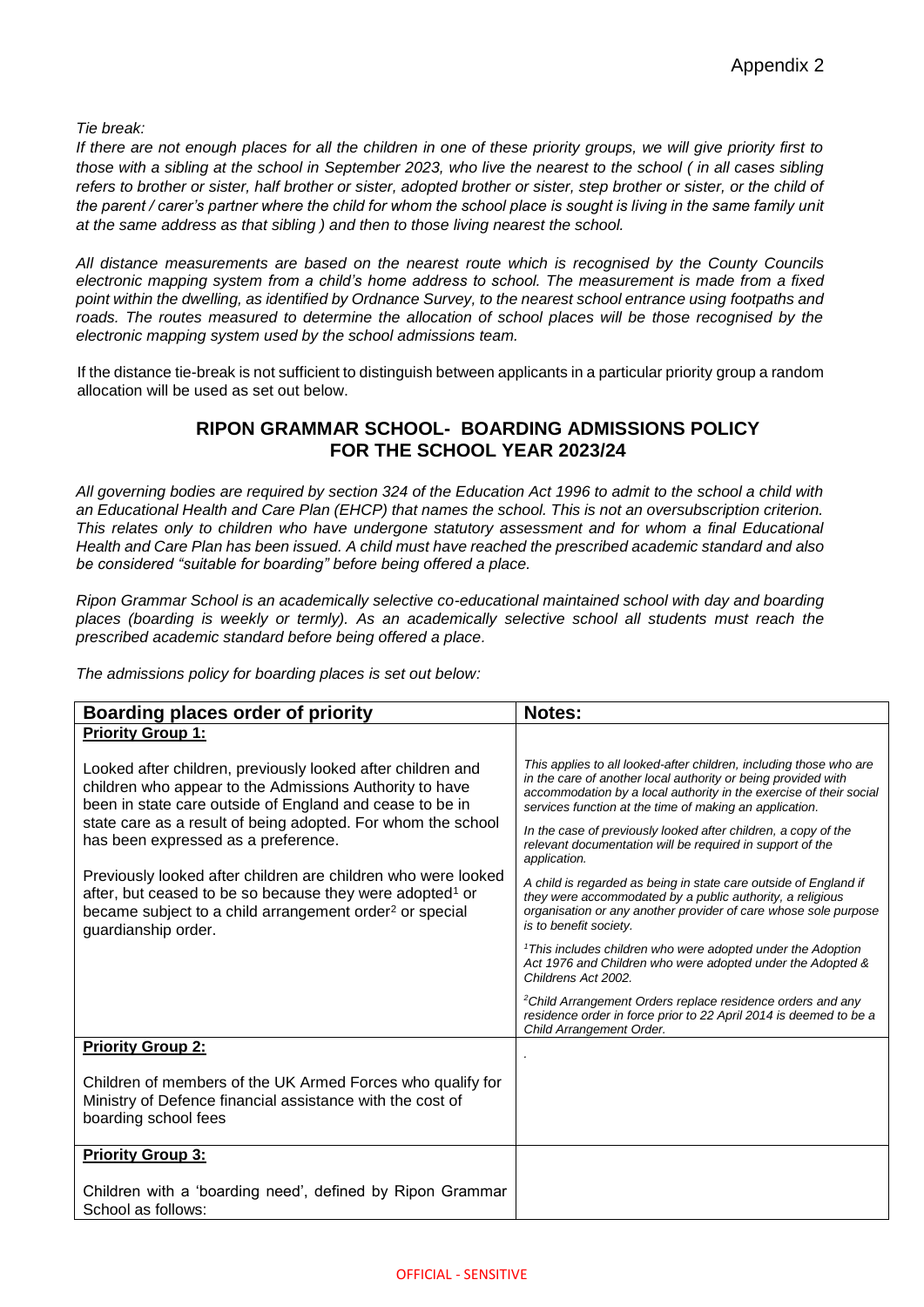|     | Children at risk or with an unstable home environment<br>and children of service personnel who have died while<br>serving or who have been discharged as a result of<br>attributable injury; or                                                                                                                                                         |                    |
|-----|---------------------------------------------------------------------------------------------------------------------------------------------------------------------------------------------------------------------------------------------------------------------------------------------------------------------------------------------------------|--------------------|
| ii. | Children of key workers and Crown Servants working<br>abroad, e.g. the children of charity workers, people<br>working for voluntary service organisations, the<br>diplomatic service or the European Union, teachers,<br>law enforcement officers and medical staff working<br>abroad whose work dictates that they spend much of<br>the year overseas. |                    |
|     | <b>Priority Group 4:</b>                                                                                                                                                                                                                                                                                                                                | Refer to tie break |
|     | Termly Boarding applications                                                                                                                                                                                                                                                                                                                            |                    |
|     | <b>Priority Group 5:</b><br><b>Weekly Boarding applications</b>                                                                                                                                                                                                                                                                                         | Refer to tie break |

### *Tie break:*

*If there are not enough places for all the children in one of these priority groups, we will give priority first to those with a sibling\* at the school in September 2023, who live the furthest from the school.*

*\*In all cases sibling refers to brother or sister and includes children who lives as brother or sister in the same house including adopted brother or sister, where the child for whom the school place is sought is living in the same family unit at the same address as that sibling*

*Then to those living furthest from the school.*

*All distance measurements are based on the furthest route which is recognised by the County Councils electronic mapping system from a child's home address to school. The measurement is made from a fixed point within the dwelling, as identified by Ordnance Survey, to the nearest school entrance using footpaths and*  roads. The routes measured to determine the allocation of school places will be those recognised by the *electronic mapping system used by the school admissions team.*

If the distance tie-break is not sufficient to distinguish between applicants in a particular priority group a random allocation will be used.

### **RANDOM ALLOCATION PROCEDURE**

Random allocations are necessary where:

- 1. There is more than one applicant ranked equally according to the published admission rules and there are insufficient places available to allocate all of the equally ranked applicants
- 2. This occurs where applicants are equidistant from a school because the usual method of measuring distance to the school results in two unrelated applicants having the same distance measurement. Each random allocation event only holds for the allocation of the currently available school place. On any waiting list the remaining applicants remain equally ranked and any further place is offered as the result of a further random exercise. In making a random allocation it is important that there is scrutiny from a person who is not involved in the allocation process.

### **DEFINITION OF ROLES**

Independent Scrutineer (IS) – this is a person who ensures the process is carried out in a correct and transparent way. The IS must be independent of the school for which the allocation is to be made and also must be independent of the Council's Admissions and Transport team.

Admissions Officer (AO) – this is an officer from the Council's Admissions and Transport team who is responsible for carrying out the administration of the random allocation procedure and recording the results, under the scrutiny of the IS.

Person who makes the draw  $(P)$  – this must be a person independent of the school for which the allocation is to be made and must be a person who is not part of the Council's Admissions and Transport team.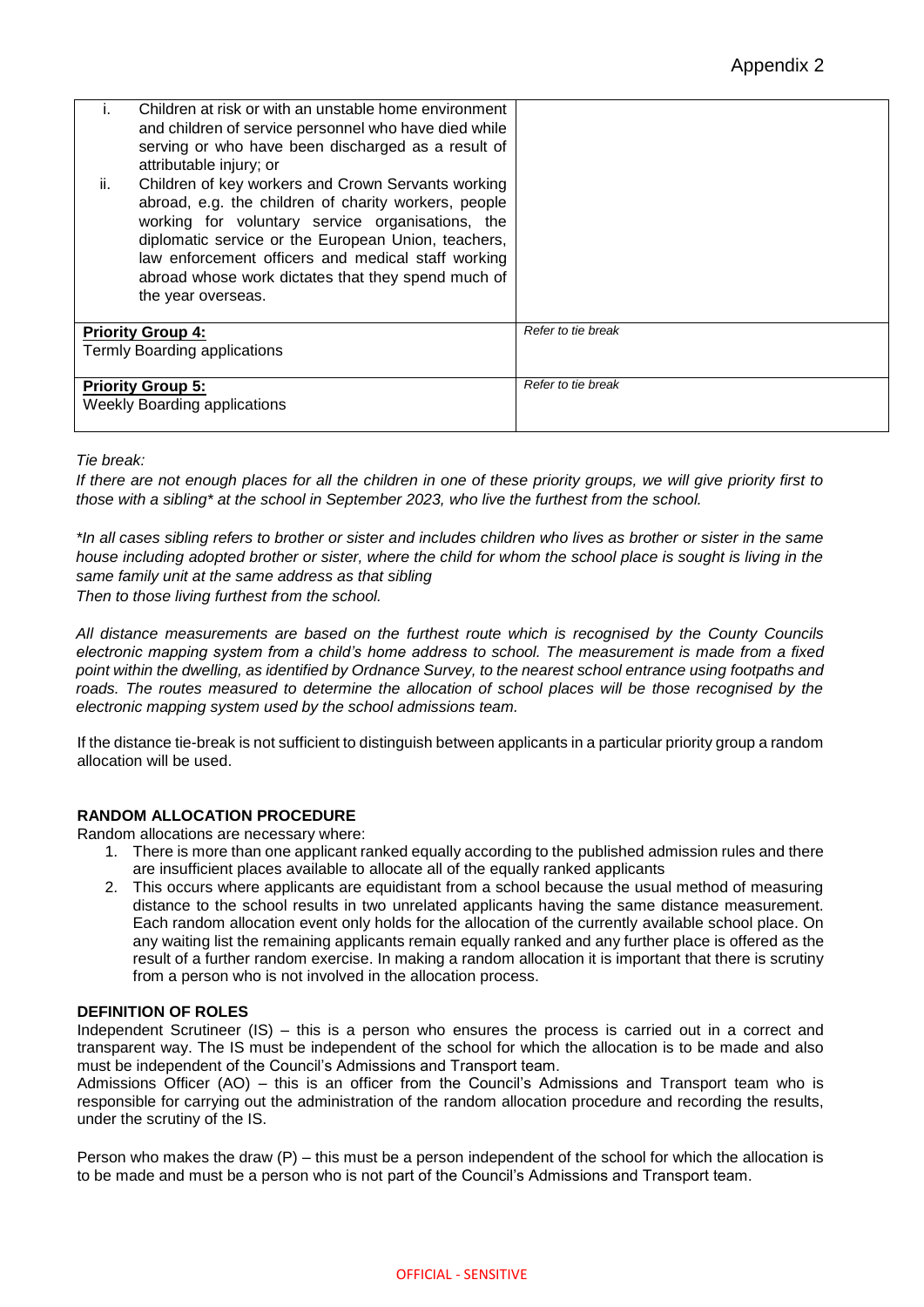#### **PROCESS TO BE FOLLOWED – N.B. This entire process is to be carried out in sight of, and under the scrutiny of, the IS**

- 1. The AO allocates each pupil to be included in the draw a number and records it on the 'Random Allocation Cross Reference Sheet'. This is placed in a sealed envelope.
- 2. The AO prepares as many equal sized pieces of white paper as are necessary, which are numbered consecutively.
- 3. The AO folds each numbered sheet and seals them in identical envelopes, i.e. envelopes with no visibly identifiable differences.
- 4. The AO shuffles the envelopes and hands them to P who shuffles the envelopes again, picks one envelope and opens it.
- 5. The AO records the first number drawn on the 'Random Allocation Record sheet'.
- 6. If more than one place can be offered they continue to draw envelopes and record numbers until all of the available places are allocated.
- 7. The AO then opens the previously sealed envelope containing the 'Random Allocation cross reference sheet' and records the numbers drawn on the 'Random Allocation cross reference sheet', marking clearly which child(ren) has(have) been allocated a place and which have not.
- 8. Once the process has been completed, the AO, IS and P should sign and date both the 'Random Allocation Record sheet' and the 'Random Allocation cross reference sheet' in order to certify that the procedure has been carried out correctly.

We may be able to meet your preference for a place at a school that does not serve the local area you live in. In this case, you will normally be responsible for travel arrangements and the costs of your child's travel to and *from school.*

## **LOCAL ARRANGEMENTS:**

### **Graham School and Scalby School are Academy Trust Schools and their admissions policy should be considered**

**Scarborough area -** Graham School - For priority group 3 applications (that is, children living within the normal area covering the school), priority will be given as follows:

- a) Children living in the area normally served by East Ayton Community Primary School and the area west of Scalby Road from Lady Edith's Drive to Scalby Beck.
- b) Children who will have an older sibling at the school of their choice.
- c) Children who live nearest to the school of their choice.

Scalby School - For priority group 5 applications (that is, children living outside the normal area of the school), priority will be given to children who live in the areas normally served by East Ayton Community Primary School and the area west of Scalby Road from Lady Edith's Drive to Scalby Beck and who:

- a) will have an older sibling at Scalby School at the start of the term when the younger sibling starts school; or
- b) would have to make the longest journey to another school without them becoming eligible for help with travel costs from us under the local authority transport policy.

**Selby area -** Brayton Academy and Selby High School – For the purposes of admissions for priority group 3 children a distinction is drawn between those who live in Selby rural area and Selby town area. Each school, Brayton Academy and Selby High, has its own designated rural area and the two schools are jointly the normal schools for the Selby town area. Places will be offered, within priority group 3, to children from the individual rural area associated with each school before those in the town area, using the tie break elements of the Admissions policy for community and voluntary controlled schools for the school year 2023/24 where necessary.

**Ripon Grammar School -** Ripon Grammar School is a designated grammar school,<sup>1</sup> this means that the school is permitted to select its entire intake on the basis of high academic ability<sup>2</sup>. The school does not have to fill all of its places if applicants have not reached the required standard. Ripon Grammar School offers 103

<sup>1</sup> <sup>1</sup> As designated by the Education (Grammar School Designation) Order 1998 (SI 1998/2219). Where a designated Grammar School converts to become an Academy, the Academy is permitted to continue selecting their entire intake: Section 6(3) of the Academies Act 2010.

<sup>2</sup> Section 104 of the School Standards and Framework Act